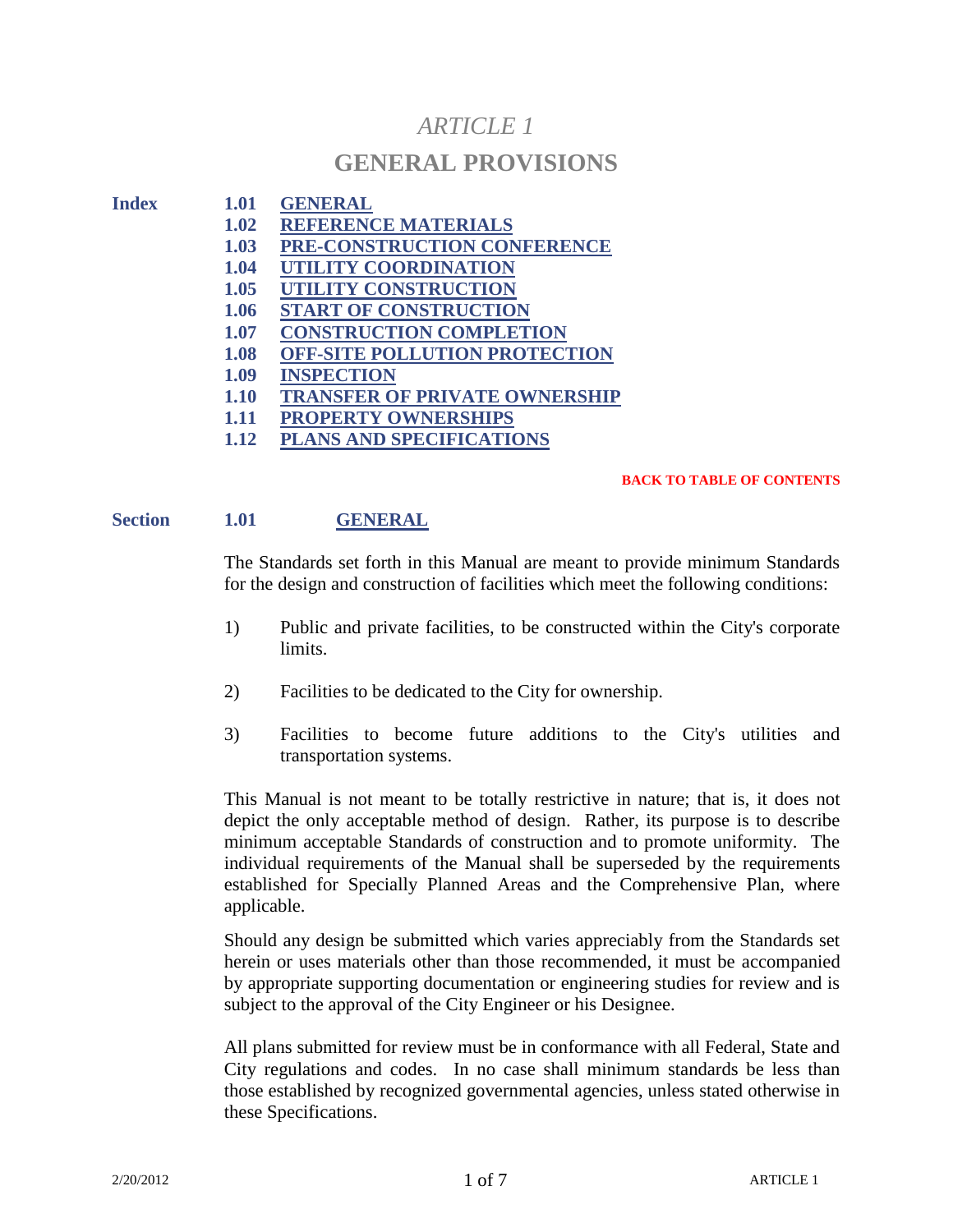Where a certain manufacturer is specified for a particular piece of equipment, non-specified product equals may be approved by the City Engineer or his Designee after submittal of a request in writing and accompanied by supporting documentation. An approved Manufacturer's List is attached as part of this Manual to assist the Engineer and the Contractor.

Pre-application meetings are recommended and pre-Construction conferences are mandatory between the Owner/Developer, their Engineer, their Contractor(s), all utilities, and the City Staff when City facilities are involved.

## **Section 1.02 REFERENCE MATERIALS**

Unless otherwise stated, the most recent publications of the following organizations shall be referred to as required. Other publications may be used in the implementation of the Standards.

- A) Water Environment Federation (WEF)
- B) American Society for Testing Materials (ASTM)
- C) United States Occupational Safety and Health Administration (USOSHA)
- D) American Association of State Highway and Transportation Officials (AASHTO)
- E) American National Standards Institute (ANSI)
- F) American Water Works Association (AWWA)
- G) National Fire Protection Association (NFPA)
- H) National Science Foundation (NSF)
- I) American Society of Civil Engineers (ASCE)
- J) Florida Department of Transportation (FDOT)
- K) Institute of Transportation Engineers (ITE)
- L) Federal Highway Administration (FHWA)
- M) American Asphalt Institute (AAI)
- N) Portland Cement Association (PCA)
- O) American Concrete Institute (ACI)
- P) Underwriters Laboratories, Inc. (UL)
- Q) Insurance Services Office (ISO)
- R) Environmental Protection Agency (EPA)
- S) National Pollutant Discharge Elimination System (NPDES)
- T) Sunshine State One Call System Of Florida (SSOCSOF)
- U) Federal Specification (FS)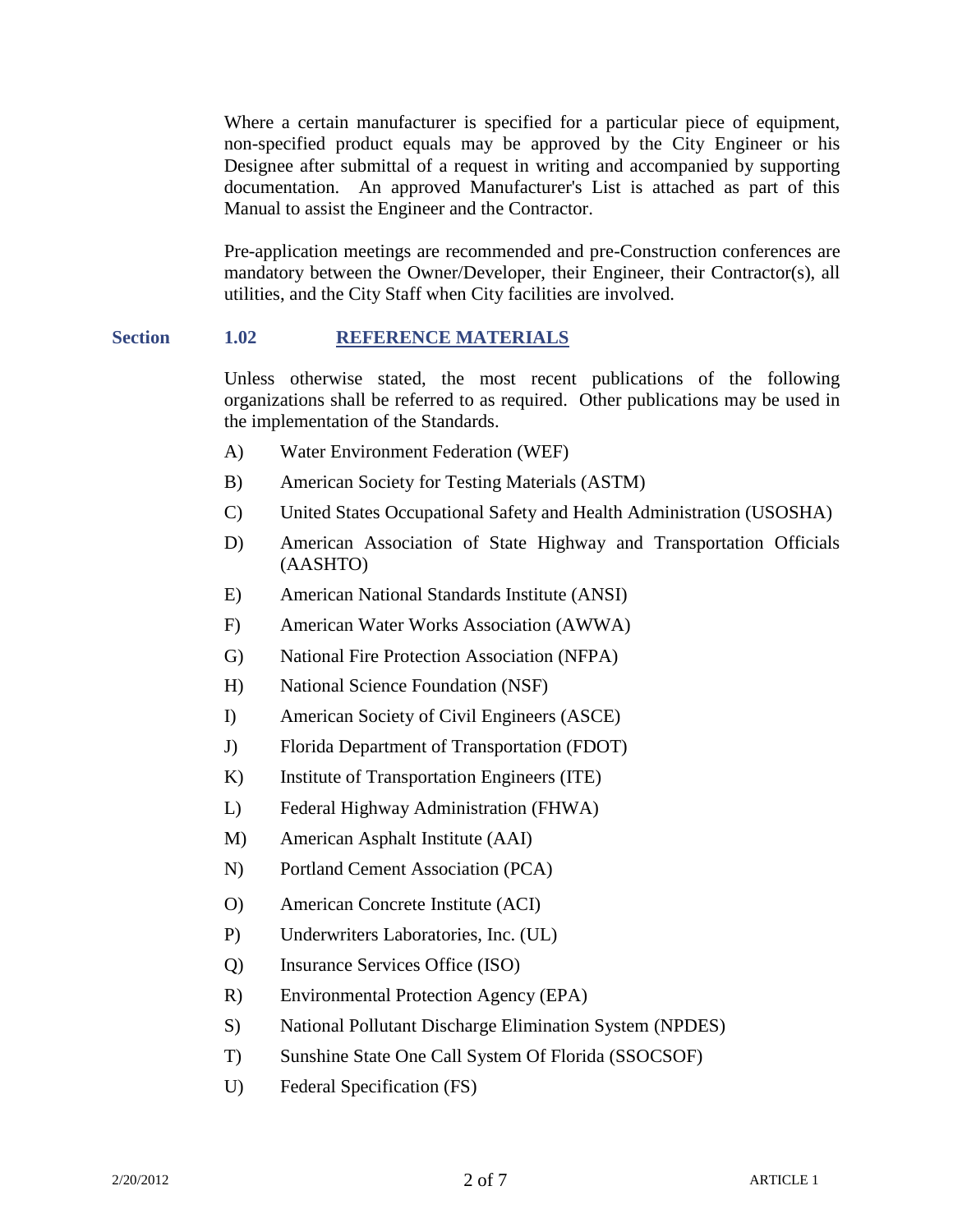#### **Section 1.03 PRE-CONSTRUCTION CONFERENCE**

It shall be required that a pre-construction conference between the Owner/Developer, their Engineer, their Contractor, all utilities, and the City Staff be held at least 5 days before commencement of any construction within the corporate limits of the City of Ocoee. All applicable City, State and Federal Agency permits are required to be in the possession of the Owner/Developer prior to the pre-construction meeting.

#### **Section 1.04 UTILITY COORDINATION**

It shall be up to the Owner/Developer to coordinate all utilities concerning development. All utilities shall be given notice prior to commencement of construction in accordance with F.S. 553 and F.S.556 and guidelines of SSOCOF.

#### **Section 1.05 UTILITY CONSTRUCTION**

Utility lines of any kind, including, but not limited to, traffic signal systems, street lighting, those of franchised utilities, electric power and light, telephone and telegraph, cable television, water, sewer, and gas, shall be constructed and installed beneath the surface of the ground unless it is determined by the City Engineer, and approved by the City Commission, that soil, topographical, or any other compelling conditions make the installation of such utility lines as prescribed herein unreasonable or impractical. It shall be the Owner's/Developer's responsibility to make the necessary arrangement with each utility in accordance with the utility's established policies. The underground installation of incidental appurtenances such as transformer boxes, pedestal mounted boxes for electricity, or similar service hardware necessary for the provision of electric and communication utilities may be required at the discretion of the City Engineer. When appropriate, all materials shall be Listed for the purpose for which it is used.

#### **Section 1.06 START OF CONSTRUCTION**

The City Engineer or his Designee shall be notified, in writing, at least 5 days in advance of the proposed date of the beginning of construction. Any time that work is to stop for a period of time in excess of 5 working days, other than stoppage beyond the Contractor's control, and holidays, the City Engineer shall be notified in writing of such interruption. The Engineering Plans, as approved by the City, and all revisions shall be readily accessible to City personnel during all periods of activity. No activity shall be permitted without these documents onsite. Someone of responsible charge must be on-site during all construction activities.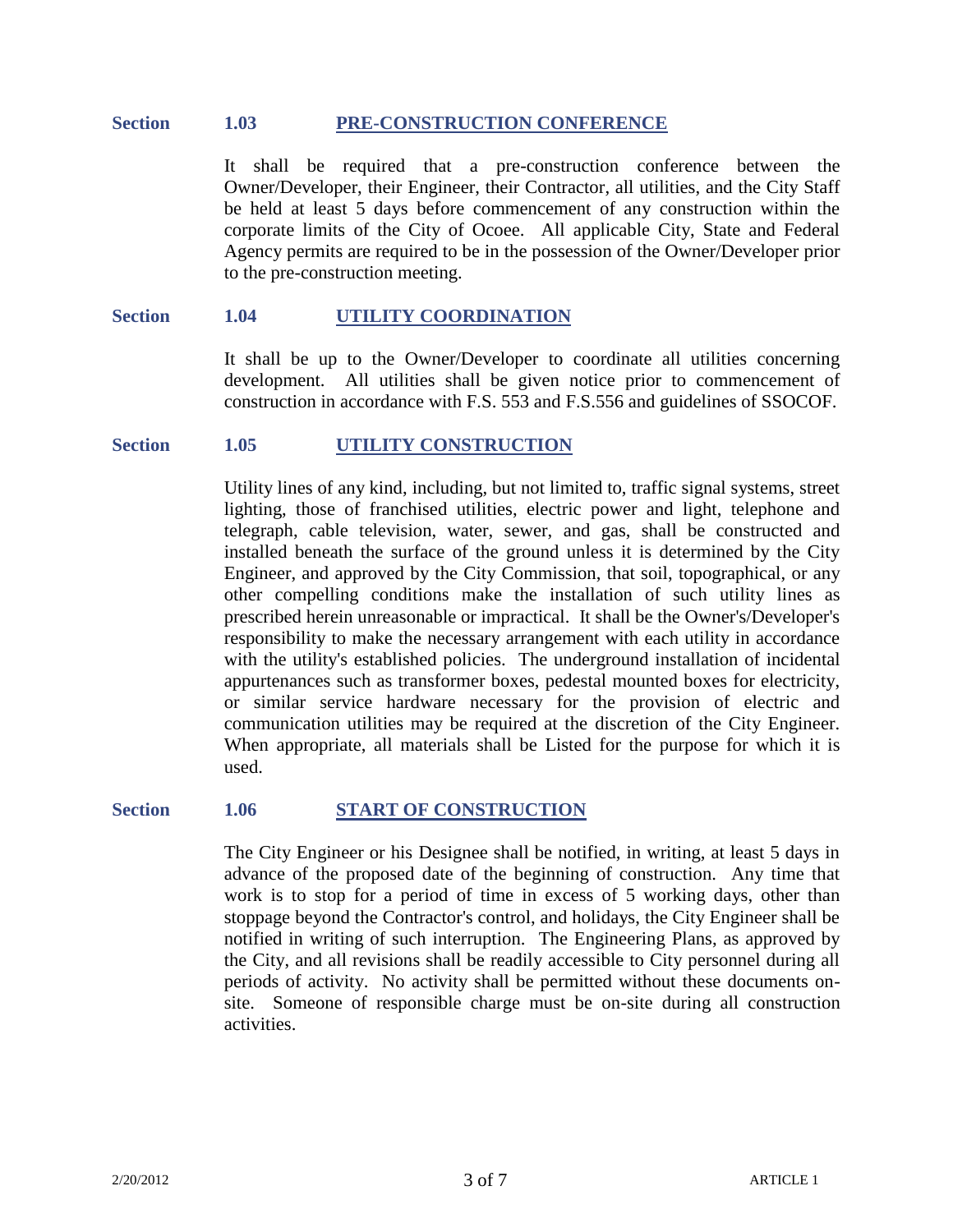#### **Section 1.07 CONSTRUCTION COMPLETION**

All requirements stated in the LDC shall be complied with by the Owner/Developer prior to any occupancy of any private or public improvements.

#### **Section 1.08 OFF-SITE POLLUTION PROTECTION**

It shall be the Owner's/Developer's responsibility to provide, in accordance with the LDC, all associated Ordinances and State and Federal Agencies, and the NPDES regulations, all downstream and offsite water quality and siltation protection required during construction. In any event, it shall be the Owner's/Developer's responsibility to remove any downstream siltation prior to the time of final inspection. Air pollution, such as dust, shall also be controlled at all times.

## **Section 1.09 INSPECTION**

#### 1.09.01 Periodic

Representatives of the City shall periodically visit the project site to make a visual inspection of the progress of the work and methods of construction. Upon observation of work not done in accordance with the Plans and Specifications, the City will notify the Owner's/Developer's Contractor and the Owner/Developer or his Designee and request that the necessary corrections be made. All inspections shall be scheduled a minimum of 24 hours in advance. Special inspections requested by Owner/Developer. The City can come out at any time without prior notice.

#### 1.09.02 Substantial Completion

Substantial Completion inspection may be provided when the project justifies the need for the process prior to the issuance of a Certificate of Completion. The Owner/Developer must submit a written request for a formal Substantial Completion inspection and shall include the following;

- a) Exclude wall, landscaping, irrigation, and other amenities.
- b) Include water, sewer, reuse, storm roads, rough grading and signage (FDEP Water and Sanitary clearances shall have been issued).
- c) Require a written document from developer requesting formal inspection.
- d) Reference that developer has already punch listed project and all items completed.
- e) State that project is built in accordance with plans and specifications and include an initial set of As-Built Drawings.
- f) Engineering Department will schedule an all department formal inspection with written punch list back to Engineering Department.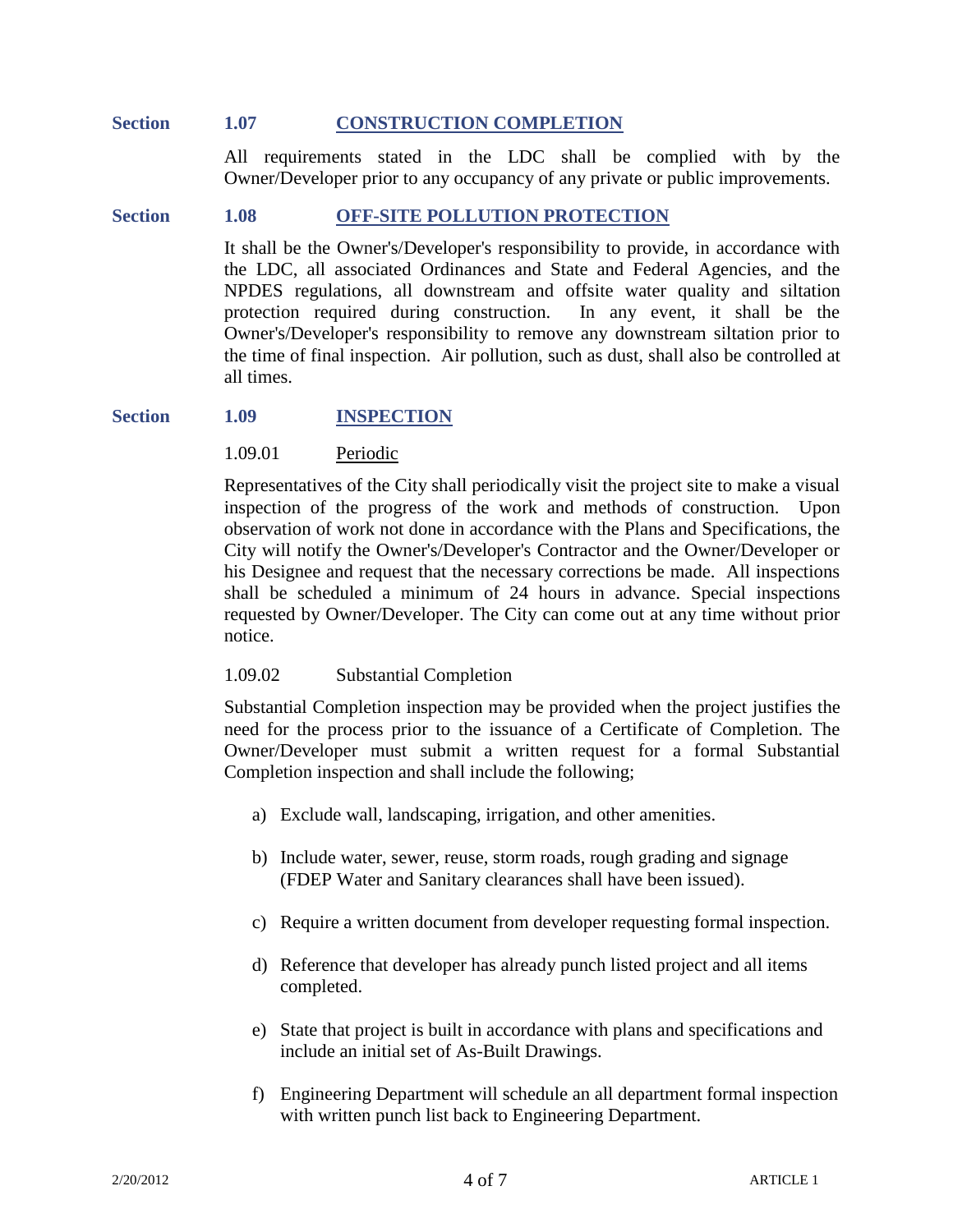g) Engineering Department will coordinate with OCPW, OCUD and FDOT as applicable.

Engineering will review all punch lists and make determination of Substantial Completion. A written response to developer on substantial completion including all punch lists will be provided to the Owner Developer. If deemed to be Substantially Complete the developer can start construction of production homes.

1.09.03 Final

The City shall be notified when the project is complete. Upon receiving at least a 48 hour prior request, excluding weekends and holidays, for final inspection of the completed work, the City's representatives, together with the representatives of other interested agencies, shall perform the final inspection. The following submittals shall be required prior to Final Inspection: Payment for any failed material tests, all applicable Certifications of Completion from other agencies, Clearances for Utility Systems and Final Record Drawings, including digital and hard copies.

## **Section 1.10 TRANSFER OF PRIVATE OWNERSHIP**

When transfer of private facilities to public ownership is desired and the City Engineer concurs, all such private facilities shall be brought up to the current City Standards at no cost to the City, in so far as construction and maintenance are concerned, before the City will accept such facilities. Proof of satisfactory completion of the facilities, approved construction plans as Record Drawings, the 2 year maintenance bond with itemized construction costs, Bill of Sale for improvements dedicated to the City, and the appropriate legal documents shall be furnished to the City Engineer prior to acceptance.

## **Section 1.11 PROPERTY OWNERSHIPS**

All facilities to be owned and maintained by the City shall be located on City property, within City rights-of-way, or in easements dedicated to the City for the uses intended.

## **Section 1.12 PLANS AND SPECIFICATIONS**

## 1.12.01 General

All submitted plans shall be standard size sheet (24" x 36" or 11" x 17") with title block. Graphic scale(s) shall be provided on each sheet and all lettering shall be 0.08 x scale (Leroy 80) or larger to permit photographic reproduction. Color aerial photography plan sheet(s) is/are required for the property/project area and shall include an area 100' outside the limits of the proposed project improvements. Submittal of Specifications shall only be required when special facilities outside the scope of this Manual are proposed. All Plan sheets, detail sheets and the title page of submitted and Bound Specifications must be signed, sealed and dated by the Engineer of Record licensed in the State of Florida.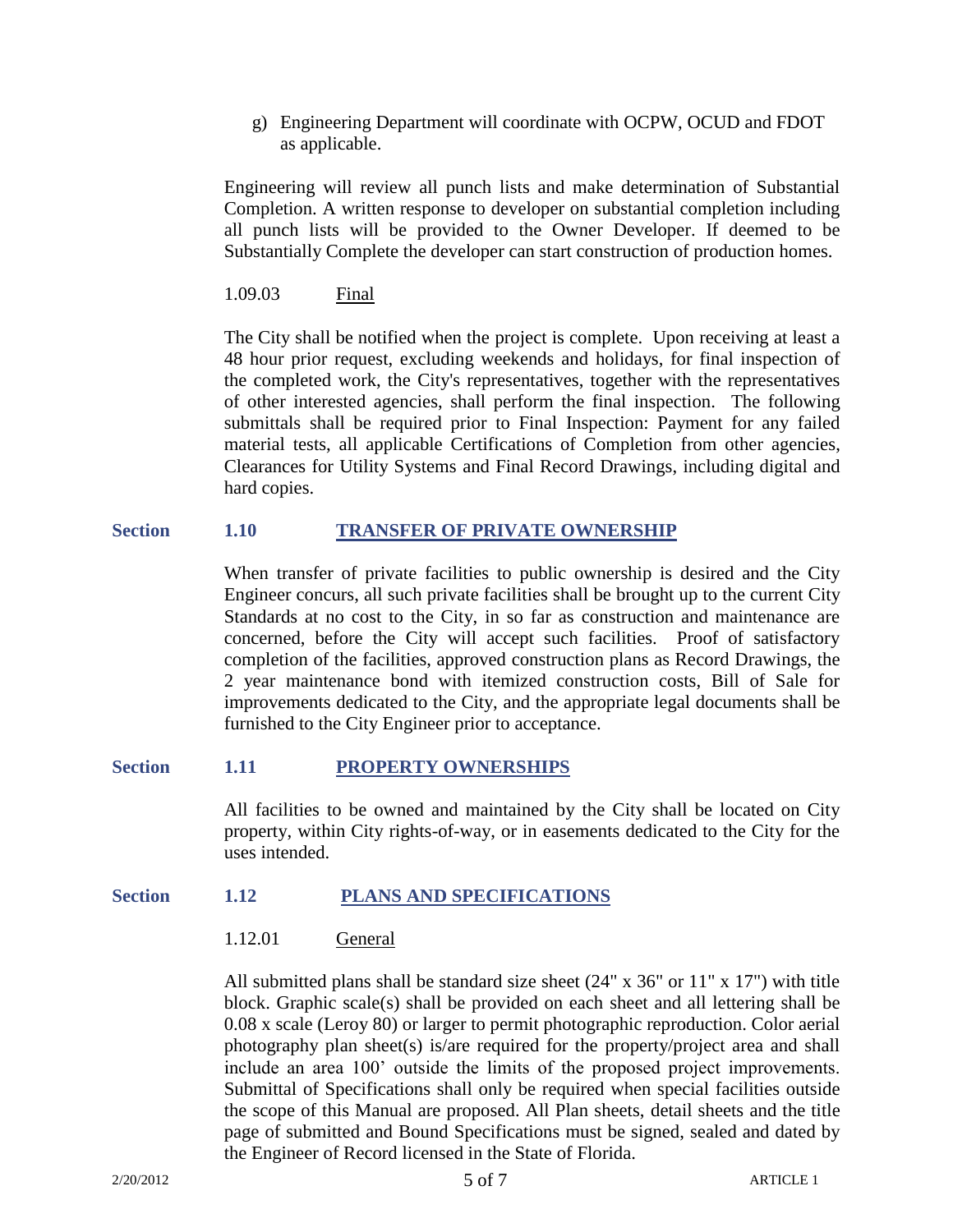## 1. 12.02 Master Plan

Whenever possible, the entire water, reuse, and wastewater systems shall be shown on a single Master Plan. The Master Plan shall indicate the general locations of all mains, manholes, valves, hydrants, services and service laterals with respect to the proposed development improvements and the existing water and wastewater systems. Main sizes shall be indicated on the Master Plan.

## 1. 12.03 Plan and Profile

All utilities including gravity sewers, all wastewater force mains, storm sewers and off-site water mains shall be drawn in plan and profile. On-site water and reuse mains may be shown in plan view only.

Whenever possible, on-site water and wastewater systems shall be shown on the same Plans sheet. As a minimum, the plan and profile drawings shall include the following information:

- A) General information such as north arrow, names of Designer and Engineer, revision block with dates, graphic scale(s) and sheet number.
- B) Plan and profile with elevations at 100 foot intervals, or more frequently if required by good design practice.
- C) Development layout with horizontal and vertical controls.
- D) All conflicts with other utility and drainage systems.
- E) All manhole locations and rim elevations for manholes outside of paved areas.
- F) Pipe data including size, lengths, material, and slopes.
- G) Size, type, and locations of fittings, valves, hydrants, air release/vacuum relief, and other related appurtenances.
- H) Limits of pipe deflection. (Would not recommend allowing require fittings)
- I) Limits of special exterior coatings.
- J) Limits of special bedding requirements.
- K) Pipe restraint requirements and limits of restrained joints.
- L) Details of connection to existing systems.
- M) Location(s) and general layout of wastewater pumping stations.